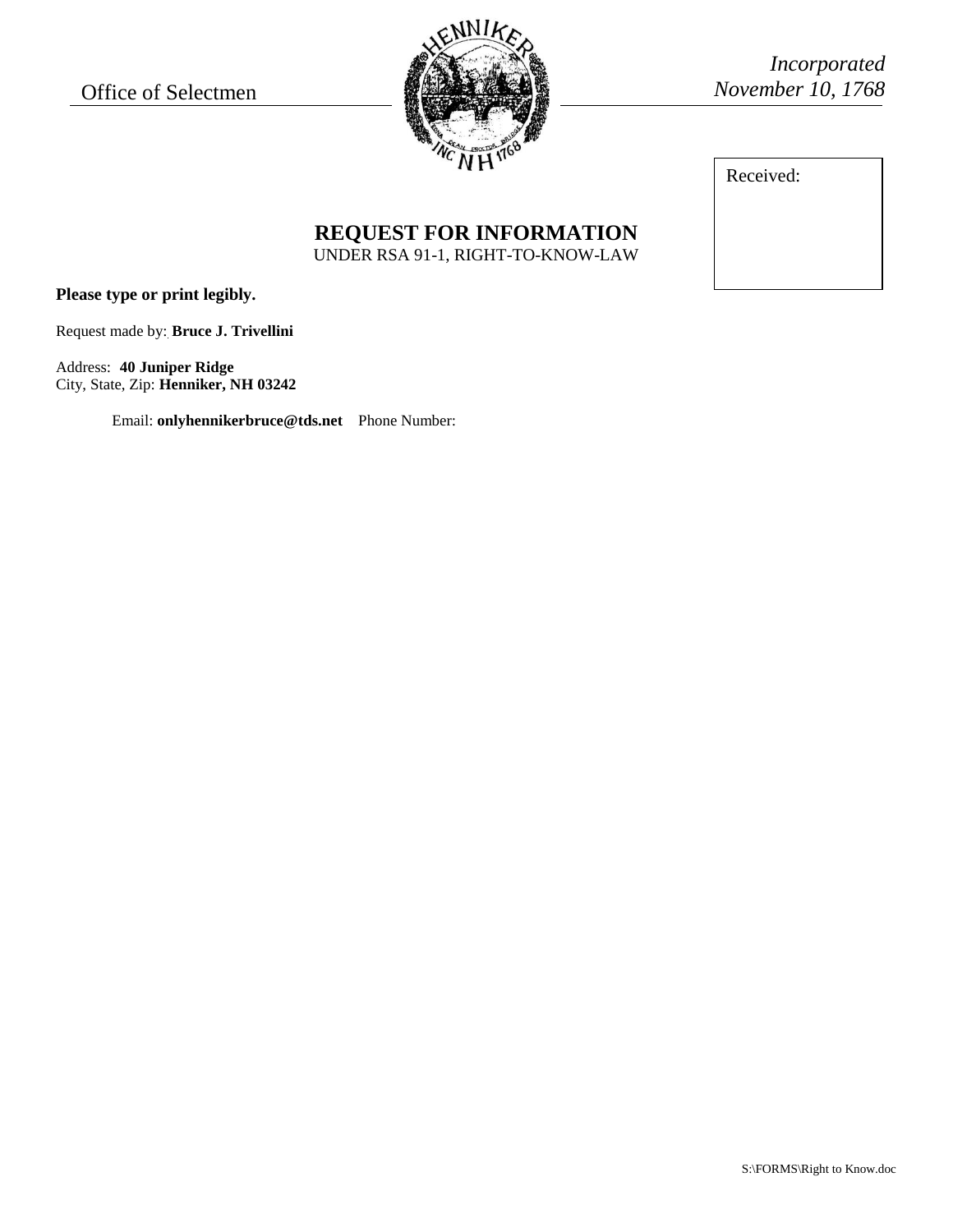**Information requested. Please be as specific as possible, so that we may be as accurate as possible in meeting your request.** [Town of Henniker, c/o Kris Blomback Chairman] Re: March 21, 2017 Board of Selectmen meeeting agenda item New England College performing Arts Center

This request is made pursuant to Part 1, Article 8 of the New Hampshire Constitution and New Hampshire's Right to Know Law codified at RSA 91-A et seq. Please provide me with access to the following described governmental records regarding Town of Henniker Board of Selectmen and any employee, including Town Administrator, who was present at or participated in delivering information pertaining to all agenda items for the Board of Selectmen meeting dated March 21, 2017 and all items listed below for subject matter pertaining to Consent Ageneda Item New England College performing Arts Center

1. All government records, including but not limited to the following items listed this to include any town official, including elected or appointed board members, all residents, department heads and contractors:

All e-mails received from New England College and any email generated by town admionisterartor, Chairman of the Board of Selectmen and any member of the Board of Selectmenbe, or any other town official before, during or after the Board of Selectmen Meeting March 21, 2017 regarding all items on approved agenda and consent agenda items specifically realted to New England College's request for a letter by the Board of Seectmen.

• electronic data including all text messages and emails on cell phones private or government issued cell phones or personal cell phone email accounts pertaining to board business placed on meeting's agenda and created before, during or after above mentioned meeting of March 21, 2017 and all other items pertaining to the prudential affairs of the Town of Henniker for the last 90 days involving this matter of new England College performing Arts center.

• letters to any party involved with agenda item New England College perfoming Arts Center item placed on consent agenda for march 21, 2017 Board of Seectmen meeting and all items pertaining to this aggenda item received or generated for the last year.

• internal communications to and from all town officials, Town Administrator, Board of Selectman Chairman, Board of Selectmen members and all items pertaining to March 21, 2017 agenda item New England College Performing Arts Center

• external communications of any kind including cell phone communications via text, computer or cellular email or phone log from private cell phone or email accounts information created before-during and after the marxch 21, 2017 Booard of Selectmen meeting and all items pertaining to agenda item New England College Performing Arts center

• information regarding contractor proposals for any item on agenda including information obtained via cell phone text message or cell phone email or any email including items received at private email accounts and all items pertaining to the agenda item new England College Performin Arts Center

Requesting only those records which are not subject to NH RSA 91:A exemption that relate to the Board of Selectmen meeting on or about March 21, 2017 and all items relating to Town of Henniker Business pertaining to the subject matter of the new England College Performin Arts center for the last year.

Please be advised that all records in the above request that are in current electronic form are to be sent via email to above email provided. If any document is not in electronic form, please contact me so I can plan to view these documents at town hall.

DO NOT COPY ITEMS OR ATTEMPT TO CHARGE A FEE WITHOUT WRITTEN NOTIFICATION TO ME TO OBTAIN MY APPROVAL either by letter to 40 Juniper Ridge, Henniker, NH 03242 or notification to the email provided above.

Thank you

Dr. Bruce J Trivellini 603-746-3900